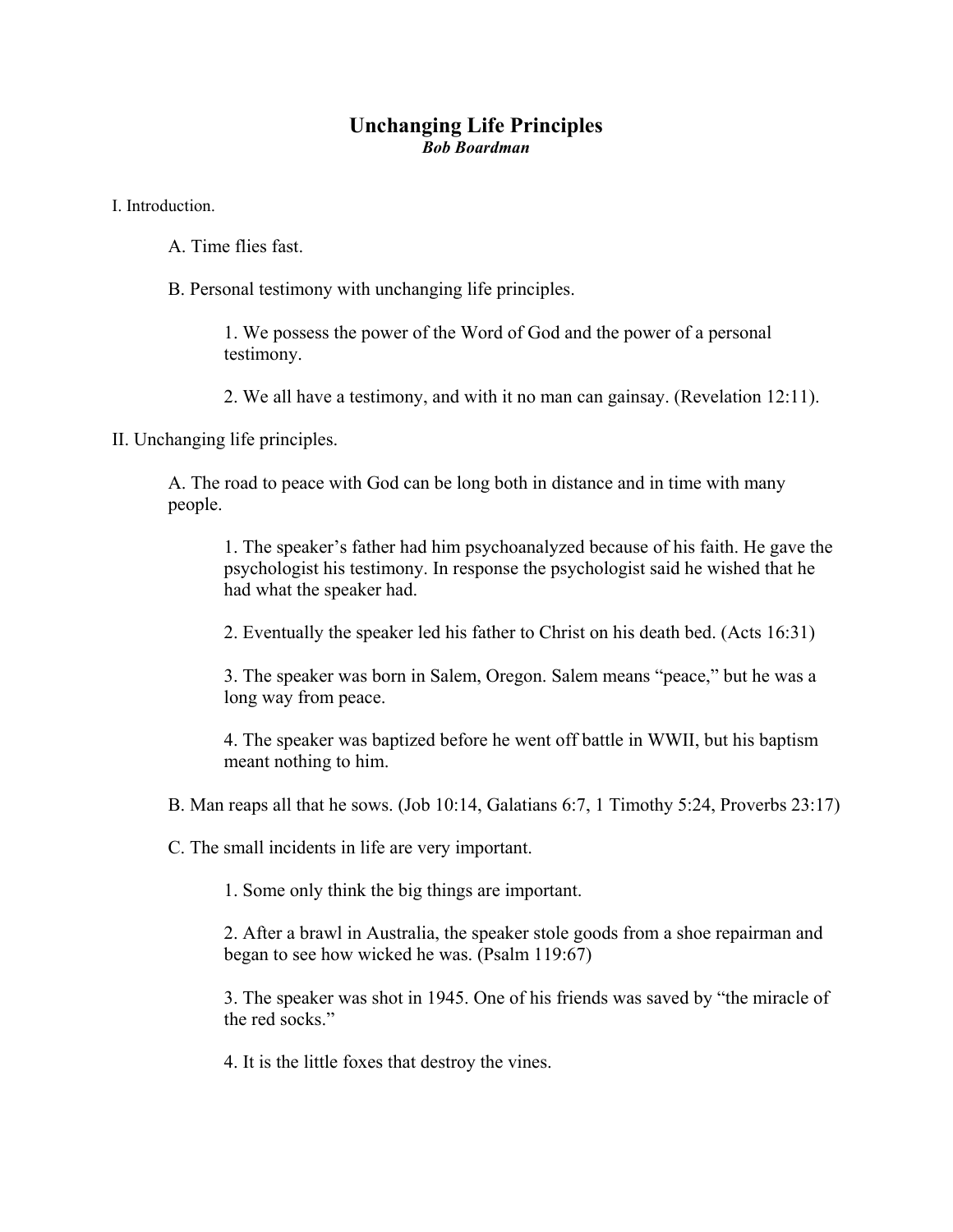D. All people come to the crossroads of life.

1. This is a decision to follow God or to go one's own way.

2. This will change the way you witness—whether you do it even when it is inconvenient or not. (Proverbs 8:1-5)

3. Man's extremity is God's opportunity. There are four kinds of sinners that represent all mankind: the wanderer, the desperate one, the indulger and the adventurer. (Psalm 107:131)

4. We want to take every opportunity to stand in the crossroads when a person gets there. We need to be faithful at all times to be there when it happens.

E. God looks for men and women to show others the way.

1. We are to stand in the gap—help the men in the trenches. (Ezekiel 22:30)

2. Under deep conviction of sin the speaker began to seek out God. He only knew the Lord's prayer and the child's prayer and so prayed them. He began reading a Gideon's New Testament. He asked friends about God. He asked the chaplain about God. God used men and hoards of Gideons in his final conversion.

F. God looks upon the heart of men.

1. The speaker had difficulty with cursing as a young believer and began saying the "Our Father" whenever he wanted to curse, which helped him to cool down. (Philippians 1:6)

2. While the speaker on the outside was rough, he was very sensitive to Christ in his heart. (1 Samuel 16:6-13)

G. The Word of God is the key to salvation.

1. Although we have many Bible translations we neglect the Bible.

2. The speaker gave his life to Christ after seeing the life of Christ in the Word. (Psalm 107:20)

3. We are not to depend upon intellect or persuasion but God's Word.

H. The cross is God's chosen instrument for salvation.

1. The written Word of God reveals the living Word who died on Calvary for man's sins.